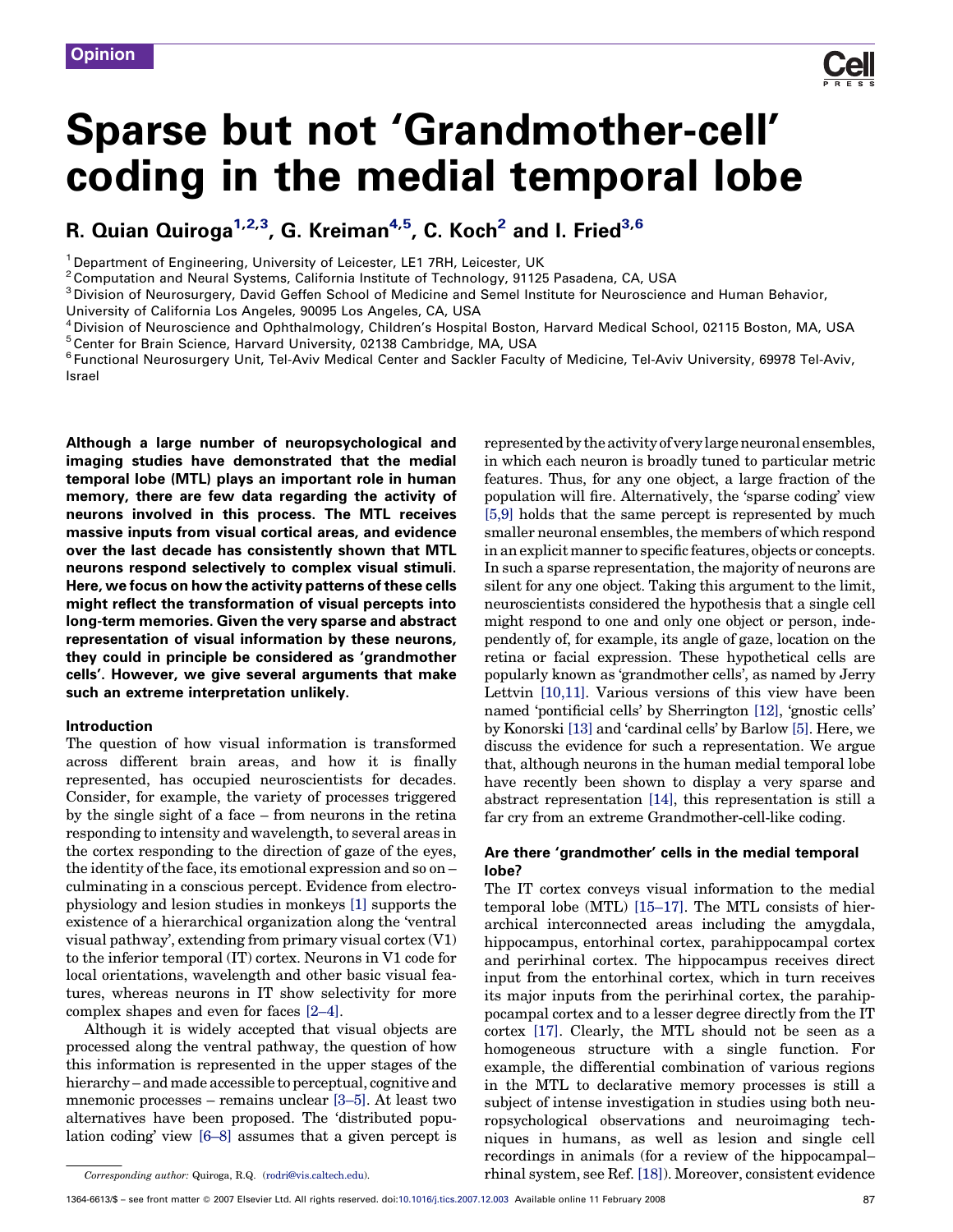has demonstrated that the amygdala is implicated in fearrelevant emotional processing (for reviews see Refs  $[19,20]$ ).

Over the last few years, several studies have been conducted within a clinical setting where electrodes are implanted in patients with epilepsy to localize the seizure focus for possible curative resection [21]. The location of the electrodes is based exclusively on clinical criteria and the majority of them are usually placed in the MTL, given the prevalence of epileptic foci there.

Neurons in the human MTL were found to be selectively activated by conjunctions of gender and facial expression [21], by pictures of particular categories of objects, such as animals, faces and houses [22], as well as by the degree of novelty and familiarity of the images [21,23,24].

Figure 1 shows a single unit in the right anterior hippocampus that is selective to pictures of the American actor Steve Carell. The neuron fires with up to 20 Hz in response to pictures of Carell and is nearly silent during baseline – with an average activity of 0.04 Hz – or during presentations of other faces. About 40% of the responsive

units recorded in the MTL had such a selective and invariant representation [14]. This combination of selectivity and invariance leads to an explicit representation [25], in which a single cell can indicate whether the picture of a particular person is being shown. In fact, a simple linear classifier applied to the spiking activity of a handful of simultaneously recorded units predicted which picture the patient was seeing in each trial far above chance [26].

Although these cells bear some similarities to 'grandmother cells', several arguments make this interpretation unlikely. First, it is implausible that there is one and only one cell responding to a person or concept because the probability of finding this cell, out of a few hundred million neurons in the MTL, would be very small. From the number of responsive units in a recording session, the number of stimuli presented and the total number of recorded neurons, a Bayesian probabilistic argument was used to estimate that out of approximately one billion MTL neurons, fewer than two million represent a given percept [27]. This is a far cry from a grandmother-cell-like representation. This number could be much lower because:



Figure 1. (a) Responses of a single unit in the right anterior hippocampus that is activated by pictures of the actor Steve Carell. For space reasons we display only 20 out of 57 pictures shown to the patient. There were no statistically significant responses to the other 37 pictures. For each picture, the corresponding raster plots and post-stimulus time histograms are given. The vertical dashed lines indicate image onset and offset. Pictures were shown for 1 s. (b) The median responses to all pictures. Note that using the median, instead of the mean, decreases the effect of outliers, such as the burst of spikes in the fourth trial of picture 19. The image numbers correspond to those displayed in (a). The horizontal line show the mean baseline activity plus five standard deviations, used for defining significant responses. The only significant responses are to the three pictures of Carell.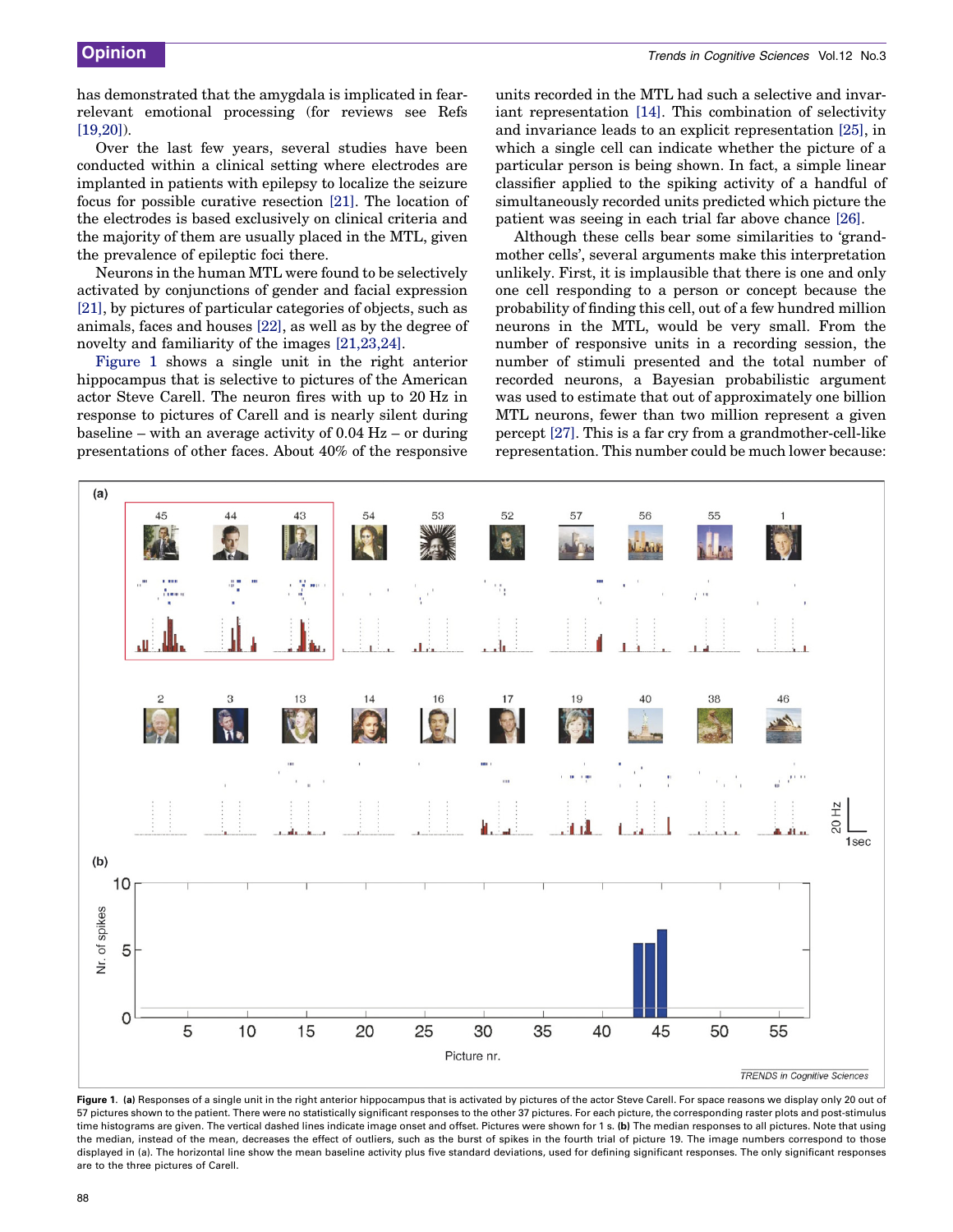(i) images known to the subjects – which are more likely to elicit responses than unfamiliar stimuli – were used, and (ii) neurons with a higher degree of sparseness are very difficult to detect in our recording sessions lasting, on average, only  $\sim 30$  min.

Second, although it was found that the cell of Figure 1 responds only to a particular person, Steve Carell, one should not discard the possibility that a response to other persons or objects would have been found if more pictures had been presented. Indeed, some units fired to more than one individual in an invariant manner. For example, one neuron in the hippocampus of another patient was activated by pictures of Jennifer Aniston and Lisa Kudrow, both actresses in the TV series 'Friends', whereas another neuron in the parahippocampal cortex fired to pictures of the Tower of Pisa and the Eiffel Tower, but not to other landmarks (see Figs S6 and S7 in Ref. [14]). Note that in these examples the stimuli eliciting responses were clearly related. Finally, theoretical considerations estimate that each cell most probably responds to between 50 and 150 distinct individuals or objects [27]. Thus, although these and other examples [28,29] suggest the existence of a very sparse representation of information (for a review see Ref. [9]), this should not be taken to the extreme of assuming that there is a one-to-one mapping between cells and objects or concepts.

It will be important to study whether an abstract representation such as the one hinted at in Figure 1 is also present in other species or systems, as the recently reported neurons in rats responding to the concept of a 'nest' [30]. In particular, one would expect that such sparse and abstract cells would be present in neocortical areas for object recognition, such as the IT cortex. However, it has been argued that the limited invariance found in the IT cortex serves to differentiate different views of a given person or object [31]. It should also be noted that it is difficult to detect sparse firing neurons. This is particularly the case when using single electrode recordings with movable probes that tend to miss sparsely firing cells – which might be quiet when the electrode passes in their vicinity unless their 'trigger' stimulus is shown – and are more likely to report neurons with high spontaneous rates and broadly tuned responses [9,32].

How can such specific and invariant cellular responses arise in the MTL? Computational work gives one compelling answer. We showed that an unsupervised learning principle that induces sparse representations [33] naturally leads to the development of units that respond only to a specific individual or object [34]. In this study, a twolayered network was exposed many times to 40 different face images of ten individuals – obtained from a standard machine-vision database of images [35] – and the synaptic weights were changed, without any external supervision, to maximize the sparseness of the representation. That is, each of the output units was constrained to fire to the smallest possible number of inputs and, consequently, the smallest number of units represented each image. After the network had stabilized, it was tested with a different set of 40 novel images of the same individuals, and it was found that most of the units responded uniquely to a single individual. This finding demonstrates how, in principle, a very sparse and invariant neuronal representation could emerge in the MTL using unsupervised learning.

#### What are these MTL cells doing?

On the basis of findings in neurological patients with lesions or animal models with resections of the hippocampus and other parts of the temporal lobe, it appears that the MTL is not necessary for visual recognition. In particular, the hippocampal–rhinal system is involved in long-term declarative memory processes, a view supported by a large set of studies in both humans and animals (see for example [18,36].

In line with this evidence, it is very likely that the responses of human MTL cells described in the previous section link visual (or other forms of) perception to memory. For example, the cell responding to pictures of Steve Carell might not be involved in recognizing him (something that might require processing in the IT cortex and other, more posterior regions), but might be crucial for the storage of new long-term memories related to him and to the fact that the patient viewed his pictures in the clinic. This interpretation is in agreement with the latency of these responses,  $\sim$ 250–350 ms after stimulus onset [14]. These latencies are much longer than those found in neurons in the IT cortex of the macaque – the final purely visual processing area  $-$  at  $\sim$ 130 ms [37] and also long after rapid recognition occurs in the human brain, at  $\sim$ 150 ms [38]. Given the direct synaptic connections between the IT cortex and MTL in the monkey [17], response latencies of about 150 ms would have been expected for MTL neurons. This is clearly not the case for our human data and it is plausible that the additional delay of  $\sim$ 100– 200 ms is due to high-level processing needed to transform visual percepts into memories to be stored.

It is common to remember abstract concepts and not details, unless attention is explicitly paid to them (see Box 1). It is also common to link abstract concepts, like persons and places, to form associations that can be retrieved in years to come. Consequently, if the MTL is involved in consolidation into long-term memory storage, it is plausible that these neurons might not differentiate all visual details. Clearly, neurons in other parts of the brain could represent details, as it is the case for view-sensitive neurons in the IT cortex [39]. However, abstraction might indeed be a crucial feature for declarative memory processes. As Borges says (see Box 1), without such abstraction it is not possible to generalize, to learn or even to think.

The existence of category cells [22], or cells responding to single individuals [14], is compatible with the view that they encode aspects of the meaning of any one stimulus that we might wish to remember. Indeed, a given object can be relevant as a category (e.g. a dog) or as an individual (my dog). A similar argument can be made for other types of category including faces.

These cells might also be involved in learning associations and relational encoding, in line with previous findings in monkeys [40–44] and humans [45]. In particular, we mentioned a cell firing to pictures of two actresses appearing on the same popular TV series, and another one firing to pictures of both the Tower of Pisa and the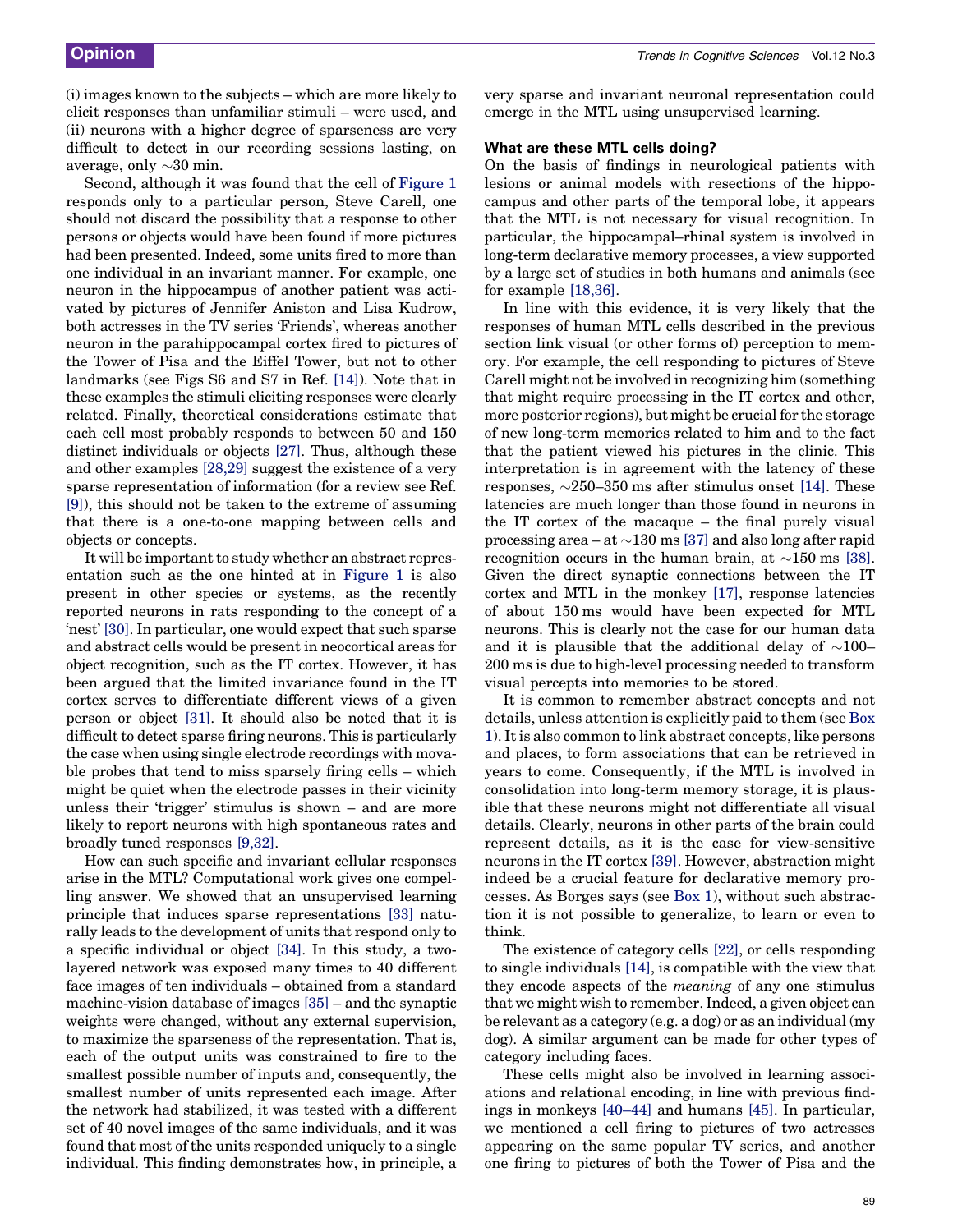#### Box 1. Funes, the memorious

In 1944, Jorge Luis Borges (1899–1986) published a compilation of short stories called 'Ficciones'. One of these, 'Funes, the memorious', recounts the fate of Irineo Funes, who after hitting his head when falling down from his horse, acquired the amazing talent of being able to remember absolutely everything. In this story, Borges gives us an extraordinary perspective of concepts like memory, invariance and learning. He writes:

'He was, let us not forget, almost incapable of general, platonic ideas. It was not only difficult for him to understand that the generic term dog embraced so many unlike specimens of differing sizes and different forms; he was disturbed by the fact that a dog at threefourteen (seen in profile) should have the same name as the dog at three-fifteen (seen from the front). His own face in the mirror, his own hands, surprised him on every occasion.'

'Without effort, he had learned English, French, Portuguese, Latin. I suspect, nevertheless, that he was not very capable of thought. To think is to forget a difference, to generalize, to abstract. In the overly replete world of Funes there were nothing but details, almost contiguous details.'

As compellingly illustrated by Borges' short story, it might be detrimental to remember every single detail. This fits nicely with the finding of 'abstract' neurons in the human MTL, given the role of this area in memory consolidation [18]. There are several other advantages of such a sparse and invariant coding. First, it gives an explicit representation [25,26], in which the firing of these neurons carries a large amount of information because they represent the end product of many previous computations. This facilitates the readout by simple decoding algorithms [26] or by neurons in other areas. Second, sparse codes are energy efficient [46,47], because a relatively small number of neurons should be active to signal a percept. Third, sparse codes allow a large storage capacity in associative neural networks by avoiding interference between different memories [48–50]. Such a reduced interference due to sparseness has also been shown to be important for rapid learning in a network model of birdsong [51]. Finally, in contrast to extreme 'Grandmother cell' coding schemes, sparse representations have relatively large storage capacity, as well as tolerance to degradations of the network and noise in the inputs [49].

Eiffel Tower. This raises the possibility that MTL cells provide the substrate for such high-level associations.

#### **Conclusions**

MTL neurons are situated at the juncture of transformation of percepts into constructs that can be consciously recollected. These cells respond to percepts rather than to the detailed information falling on the retina. Thus, their activity reflects the full transformation that visual information undergoes through the ventral pathway. A crucial aspect of this transformation is the complementary development of both selectivity and invariance. The evidence presented here, obtained from recordings of single-neuron activity in humans, suggests that a subset of MTL neurons possesses a striking invariant representation for consciously perceived objects, responding to abstract concepts rather than more basic metric details. This representation is sparse, in the sense that responsive neurons fire only to very few stimuli (and are mostly silent except for their preferred stimuli), but it is far from a Grandmother-cell representation. The fact that the MTL represents conscious abstract information in such a sparse and invariant way is consistent with its prominent role in the consolidation of long-term semantic memories. Furthermore, it is possible that these cells are involved in learning associations, a subject ripe for further investigation (see Box 2).

#### Box 2. Open questions

- Is the tuning of MTL cells stable or is there a continuous rearranging of the preferred stimuli of the cell?
- How many cells encode any one percept and, conversely, to how many different objects or individuals does a cell respond?
- . Do MTL cells have the same type of response for other sensory modalities?
- . How are MTL cells involved in learning associations?
- . How are MTL cells involved in free recall or the spontaneous emergence of recollection in the human mind?
- Although the MTL receives direct inputs from the IT cortex, there is a very long delay between the neuronal responses in the IT cortex (at  $\sim$ 130 ms) and those in the MTL (at  $\sim$ 300 ms). What is happening between 130 ms and 300 ms?
- . Are the sparse and invariant human MTL cells generalized versions of rodent place cells?

#### Acknowledgements

We thank all patients for their participation, E. Behnke, T. Fields, E. Ho, E. Isham, A. Kraskov and C. Wilson for technical assistance and S. Waydo and F. Mormann for comments on this manuscript. This work was supported by grants from the NINDS, NIMH, NSF, DARPA, Epilepsy Foundation, EPSRC and the Life Science Interface Programme, the Office of Naval Research, the W. M. Keck Foundation Fund for Discovery in Basic Medical Research, the McGovern Institute, Children's Hospital Ophthalmology Foundation, the Gordon Moore Foundation, the Sloan Foundation and the Swartz Foundation for Computational Neuroscience.

#### References

- 1 Mishkin, M. et al. (1983) Object vision and spatial vision: two cortical pathways. Trends Neurosci. 6, 414–417
- 2 Gross, C.G. et al. (1969) Visual receptive fields of neurons in inferotemporal cortex of the monkey. Science 166, 1303–1306
- 3 Tanaka, K. (1996) Inferotemporal cortex and object vision. Annu. Rev. Neurosci. 19, 109–139
- 4 Logothetis, N.K. and Sheinberg, D.L. (1996) Visual object recognition. Annu. Rev. Neurosci. 19, 577–621
- 5 Barlow, H.B. (1972) Single units and sensation: a neuron doctrine for perception. Perception 1, 371–394
- 6 Georgopoulos, A.P. et al. (1986) Neuronal population coding of movement direction. Science 233, 1416–1419
- 7 Abbott, L.F. (1994) Decoding neuronal firing and modeling neural networks. Q. Rev. Biophys. 27, 291–331
- 8 deCharms, R.C. and Zador, A. (2000) Neural representation and the cortical code. Annu. Rev. Neurosci. 23, 613–647
- 9 Olshausen, B.A. and Field, D.J. (2004) Sparse coding of sensory inputs. Curr. Opin. Neurobiol. 14, 481–487
- 10 Gross, C.G. (2002) Genealogy of the ''Grandmother cell''. Neuroscientist 8, 512–518
- 11 Rose, D. (1996) Some reflections on (or by?) grandmother cells. Perception 25, 881–886
- 12 Sherrington, C.S. (1940) Man on His Nature, Cambridge University Press
- 13 Konorski, J. (1967) Integrative Activity of the Brain, University of Chicago Press
- 14 Quian Quiroga, R. et al. (2005) Invariant visual representation by single-neurons in the human brain. Nature 435, 1102–1107
- 15 Lavenex, P. and Amaral, D.G. (2000) Hippocampal–neocortical interaction: a hierarchy of associativity. Hippocampus 10, 420–430
- 16 Suzuki, W.A. (1996) Neuroanatomy of the monkey entorhinal, perirhinal and parahippocampal cortices: Organization of cortical inputs and interconnections with amygdala and striatum. Semin. Neurosci. 8, 3–12
- 17 Saleem, K.S. and Tanaka, K. (1996) Divergent projections from the anterior inferotemporal area TE to the perirhinal and entorhinal cortices in the macaque monkey. J. Neurosci. 16, 4757–4775
- 18 Squire, L.R. et al. (2004) The medial temporal lobe. Annu. Rev. Neurosci. 27, 279–306
- 19 LeDoux, J. (2003) The emotional brain, fear, and the amygdala. Cell. Mol. Neurobiol. 23, 727–738